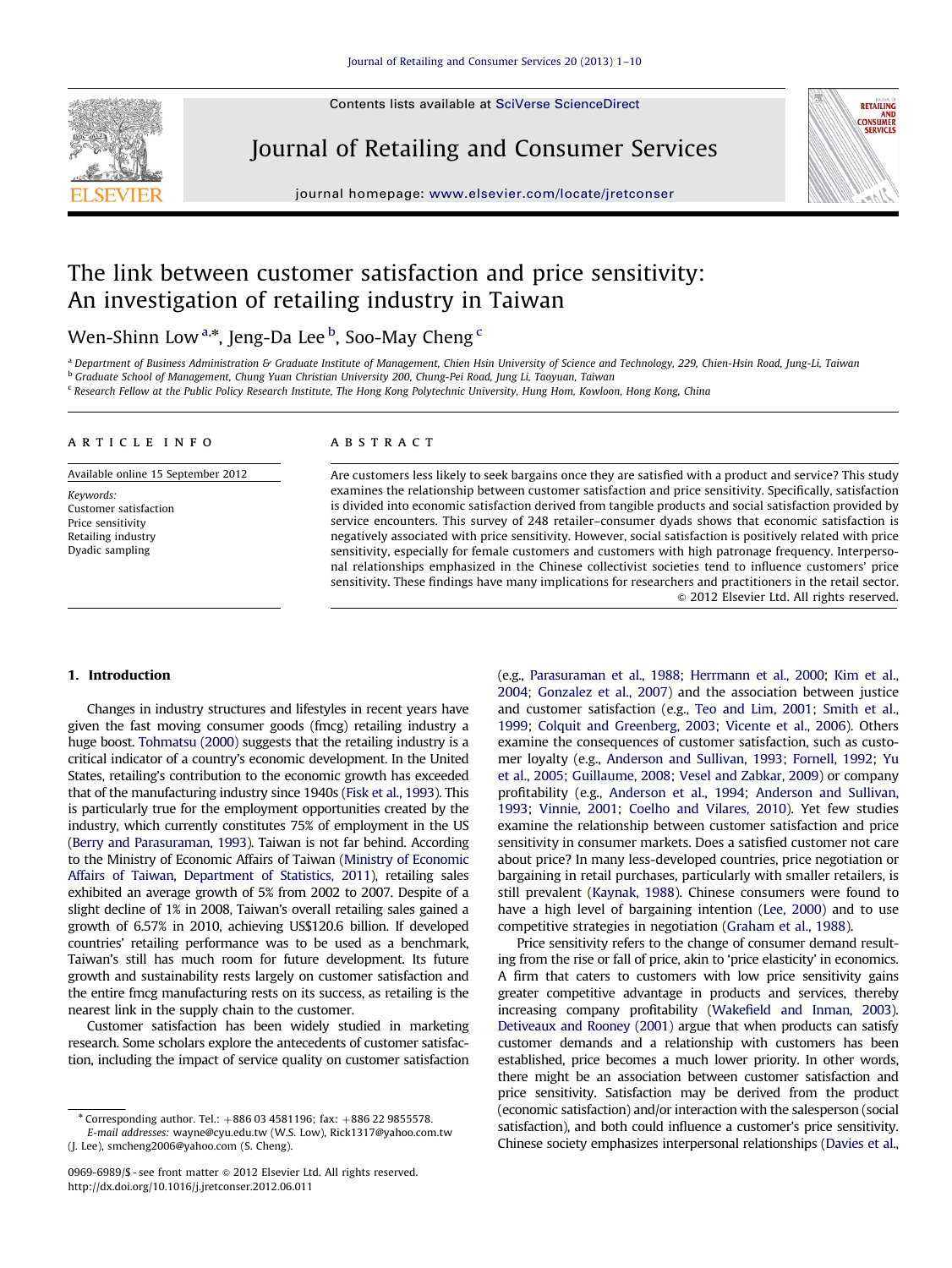[1995](#page--1-0); [Leung et al., 2005](#page--1-0)), therefore the ties, interactions, and communication between firms and their consumers may be like ''social relationships'' rather than the largely transactional business relationships in the West. Therefore, it might be better to treat the perception about customer satisfaction as separate and distinct. Based on this idea, this study aims to examine (1) the relationship between the two constructs of satisfaction and price sensitivity in a retailing market; (2) the moderating effect of gender, product involvement and customer patronage frequency on the relationship between customer satisfaction and price sensitivity. The relationships examined in this study are rooted in national and consumer cultures. The above cited literature hinted at comparisons between western and Chinese consumer behaviors like price bargaining and loyalty in patronage. This research is expected to contribute to this on-going comparative cultural discussion.

#### 2. Theory and hypotheses

#### 2.1. Customer satisfaction

Customer satisfaction is considered an emotion-based response which is determined by whether the expectations of consumers for the product/service prior to purchase are consistent with the actual product/service obtained following purchase ([Oliver, 1981\)](#page--1-0). [Churchill](#page--1-0) [and Surprenant \(1982\)](#page--1-0) posit that consumer satisfaction is derived from the results of consumers purchasing and using products. Similarly, [Fornell \(1992\)](#page--1-0) postulates that satisfaction is an overall feeling that can be directly evaluated; consumers compare a product or service with their ideal standards. When measuring customer satisfaction, scholars often use unitary constructs for measurement. For example, [Ostrom and Iacobucci \(1995\)](#page--1-0) were concerned with the perceived value in service industries; their study used the degree of closeness between product price, service efficiency, service personnel attitude, and overall company performance, and the ideal companies of consumers as a comparative construct. [Duman and](#page--1-0) [Mattila \(2005\)](#page--1-0) used cruises as a case study. The perceived overall satisfaction with travel services was measured as a composite of feelings of liking the luxury of cruise voyages and, whether the cruise exceeded expectations.

According to the social exchange theory put forth by [Blau](#page--1-0) [\(1964\)](#page--1-0), exchange patterns can be divided into social exchange and economic exchange. The former is based on trust, obligations, and gratitude, whereas the latter involves contractual obligation. Similar to [Blau \(1964\),](#page--1-0) [MacNeil \(1985\)](#page--1-0) and [Rousseau and Parks](#page--1-0) [\(1993\)](#page--1-0) presented a contract concept by dividing exchange relationships into transaction contract and relational contract. The former is similar to the economic exchanges, while the latter resembles the social exchanges. This economic-social perspective has also been applied to customers' satisfaction with an organization (e.g., [Andaleeb, 1996;](#page--1-0) [Gassenheimer et al., 1998](#page--1-0); [Geyskens and](#page--1-0) [Steenkamp, 2000;](#page--1-0) [Yu and Pysarchik, 2002](#page--1-0); [Brown et al., 2006\)](#page--1-0). Hence, when consumers purchase products, in addition to the economic implications of the purchase itself (economic satisfaction), non-economic exchange behaviors (social satisfaction) will also affect customers' satisfaction. For example, service attitudes, service processes, and expert knowledge may all influence social satisfaction and would be considered in this study.

#### 2.2. Price sensitivity

Price is an important element in marketing. [Monroe \(1973\)](#page--1-0) defined price sensitivity as the degree of awareness and response exhibited by consumers when facing changes in prices of products or services. However, studies dealing primarily with the price elasticity of supply and demand belong to the field of macroeconomics and cannot comprehend the degrees of reactions different consumers have towards prices, also precluding the performance of market segmentation [\(Gatignon, 1984](#page--1-0); [Kanetkar et al., 1992\)](#page--1-0). Consequently, some scholars have suggested the individual as a subject for measuring price sensitivity, as in [Lichtenstein et al. \(1988\)](#page--1-0) work, which used price accepted range as a consumer reaction towards price changes. In addition, [Kalyanaram and Little \(1994\)](#page--1-0) present the concept of price threshold, using upper and lower thresholds to represent the ranges of consumer price acceptance. Following this idea, researchers have generally asserted that negative consumer reactions towards price increases exceed positive consumer reactions towards price reductions [\(Hardie et al., 1993](#page--1-0); [Kalwani et al.,](#page--1-0) [1990](#page--1-0); [Mayhew and Winer, 1992](#page--1-0); [Putler, 1992](#page--1-0)).

There are many factors that may impact on price sensitivity, such as advertising exposure [\(Bolton, 1989](#page--1-0); [Kanetkar et al., 1992](#page--1-0); [Eskin](#page--1-0) [and Penny, 1997;](#page--1-0) [Luo and Homburg, 2007](#page--1-0)), purchasing contexts ([Wakefield and Inman, 2003;](#page--1-0) [Goldsmith et al., 2005](#page--1-0)) and product knowledge ([Rao and Sieben, 1992](#page--1-0)). Research on the subject of price sensitivity aims to discover which marketing tools, or which variables, would affect price sensitivity, allowing for the establishment of different market segments. However, the internal thought processes of consumers are complicated and difficult to understand; customer satisfaction is one of these thought processes.

### 2.2.1. The relationship between customer satisfaction and price sensitivity

This study uses social exchange theory and equity theory to establish the relationship between customer satisfaction and price sensitivity.

Social exchange theory grew out of the intersection of economics, psychology and sociology. According to [Homans \(1958\),](#page--1-0) it was developed to understand the social behavior of humans in economic undertakings. Literature [\(LaGaipa, 1977](#page--1-0); [Nye, 1979;](#page--1-0) [Emerson, 1981\)](#page--1-0) indicates that social exchanges follow three assumptions: (1) social behaviors are a series of exchange; (2) individuals try to maximize rewards and minimize costs; (3) when an individual gains rewards from a third party, he/she feels obliged to return the favor. In this study, shopping is a social exchange, including material goods and non-material ones. When a party transfers resources (products/ services vs. money/time) to another, he/she expects to receive similar feedback. The parties involved try to minimize costs and maximize returns, and returns are given in tangible or intangible forms. Therefore, the shopping behavior meets the three assumptions in the social exchange theory. The interaction between two parties results in various contingencies, where the parties modify their resources to each others' expectations [\(Homans, 1958](#page--1-0)).

If one party feels that the exchange was fair, then according to equity theory ([Adams, 1963](#page--1-0)), it will typically take no action because what it receives from the exchange (outcomes) is in line with what it brings to the exchange (inputs). If one party feels that the exchange was unfair, it will be motivated to change this unfairness. One method of restoring fairness is to reduce investment [\(Walster et al., 1973](#page--1-0)) or to back off and give less ([Adams,](#page--1-0) [1963\)](#page--1-0). Customers typically measure their satisfaction with a product or service by its perceived value at the price they have paid and the cost incurred in acquiring the product or service, usually in comparison with another similar purchase or another customer with a similar purchase. If the price paid for a product/ service was high, and the outcome was unsatisfying, perceived inequity may urge the customer to restore equity in the exchange. The customer may become unwilling to commit further to that purchase or future purchases at the same retailer. Price sensitivity increases. Conversely, if customer satisfaction was high, then the customer would be more willing to commit more, becoming more